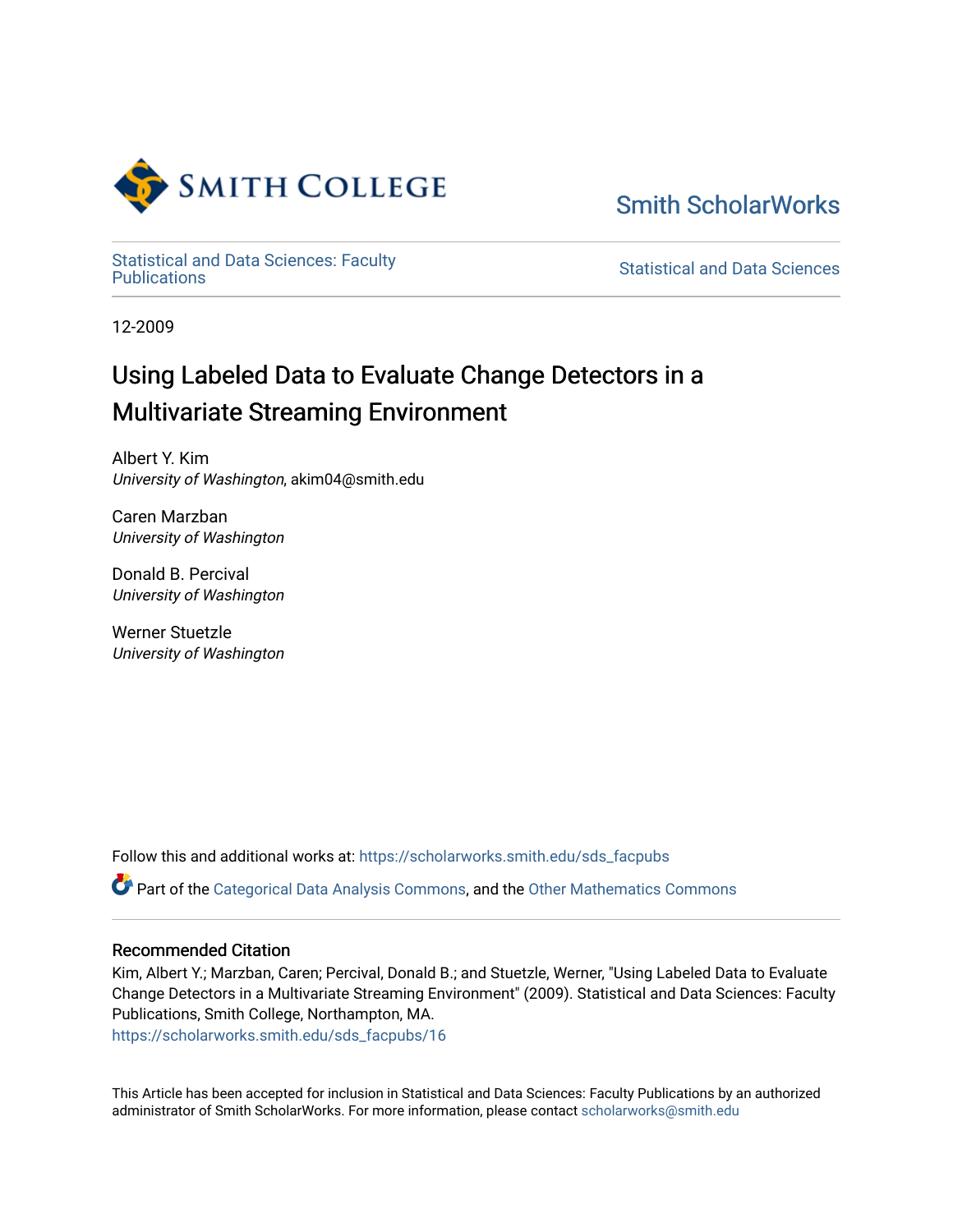## Using Labeled Data to Evaluate Change Detectors in a Multivariate Streaming Environment

Albert Y. Kim <sup>a</sup> Caren Marzban <sup>a</sup>,<sup>b</sup> Donald B. Percival <sup>b</sup>,a,∗ Werner Stuetzle <sup>a</sup>

> <sup>a</sup>Department of Statistics, Box 354322, University of Washington, Seattle, WA 98195–4322, USA  $<sup>b</sup>$ *Applied Physics Laboratory, Box 355640.*</sup> University of Washington, Seattle, WA 98195–5640, USA

#### Abstract

We consider the problem of detecting changes in a multivariate data stream. A change detector is defined by a detection algorithm and an alarm threshold. A detection algorithm maps the stream of input vectors into a univariate detection stream. The detector signals a change when the detection stream exceeds the chosen alarm threshold. We are interested in two aspects of the problem: (1) setting the alarm threshold and (2) measuring and comparing the performance of detection algorithms. We assume that we are given a segment of the stream where changes of interest have been marked. We present evidence that, without such marked training data, it might not be possible to accurately estimate the false alarm rate for a given alarm threshold. Commonly used approaches assume that the data stream consists of independent observations, an inherently implausible assumption given the time series nature of the data. Lack of independence can lead to estimates that are wildly off the mark. Marked training data can also be used for realistic comparison of detection algorithms. We define a version of the Receiver Operating Characteristic (ROC) curve adapted to the change detection problem and propose a block bootstrap method for comparing ROC curves. We illustrate the proposed methodology using multivariate data derived from an image stream.

Key words: PACS: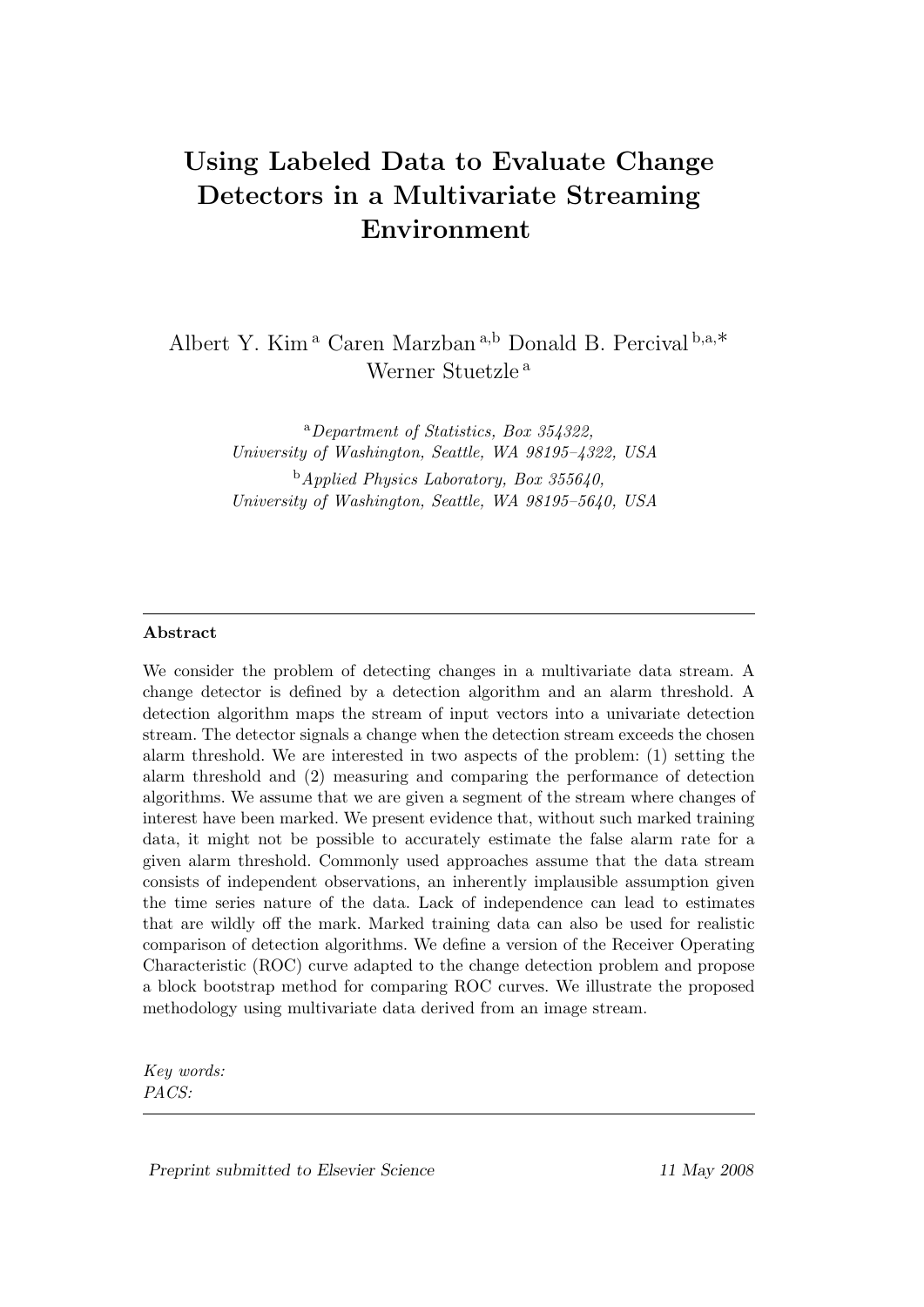#### 1 Introduction

We consider the problem of detecting changes in a multivariate data stream. We want to assess whether the most recently observed data vectors (the "current set") differ in some significant manner from previously observed vectors (the "reference set"). Change detection is of interest in a number of applications, including neuroscience [3], surveillance [7] and seismology [16] (see also [14,15] and references therein for other applications].

The notion of change is often formalized in terms of distributions: vectors in the current set are assumed to be sampled from some multivariate distribution Q, whereas those in the reference set are assumed to come from a (possibly different) distribution P. The task of a change detector then is to test the hypothesis  $P = Q$  given the two samples. We obtain a new value of the test statistic every time a new observation arrives. We flag a change as soon as the test statistic exceeds a chosen alarm threshold [8,10,12].

In a concrete application of this recipe we face a number of choices. We have to pick a two-sample test that is sensitive toward changes of interest; we have to choose the sizes of the current and reference sets; and we have to choose an alarm threshold that results in the desired tradeoff between false alarms and missed changes.

More complicated schemes are possible. We can use multiple two-sample tests and multiple sizes of current and reference sets in parallel and summarize the resulting values of the test statistics. We can even adopt a more complex notion of "change". No matter what the details, ultimately we will end up with a univariate stream that we call the "detection stream". We flag a change whenever the detection stream exceeds a chosen alarm threshold. Abstracting away details, a change detector can be defined as a combination of a detection algorithm mapping the multivariate input stream  $x_t$  into a univariate detection stream  $d_t$ , and an alarm threshold  $\tau$ . The only fundamental restriction is that  $d_t$  can only depend on input observed up to time t.

In this paper we focus on two problems: (i) choosing between different detection algorithms; and (ii) selecting an alarm threshold to obtain a desired

 $URLs: \text{http://www.stat.washington.edu/albert (Albert Y. Kim)},$ 

<sup>∗</sup> Corresponding Author

Email addresses: albert@stat.washington.edu (Albert Y. Kim), marzban@stat.washington.edu (Caren Marzban), dbp@apl.washington.edu (Donald B. Percival), wxs@stat.washington.edu (Werner Stuetzle).

http://faculty.washington.edu/marzban (Caren Marzban),

http://faculty.washington.edu/dbp (Donald B. Percival),

http://www.stat.washington.edu/wxs (Werner Stuetzle).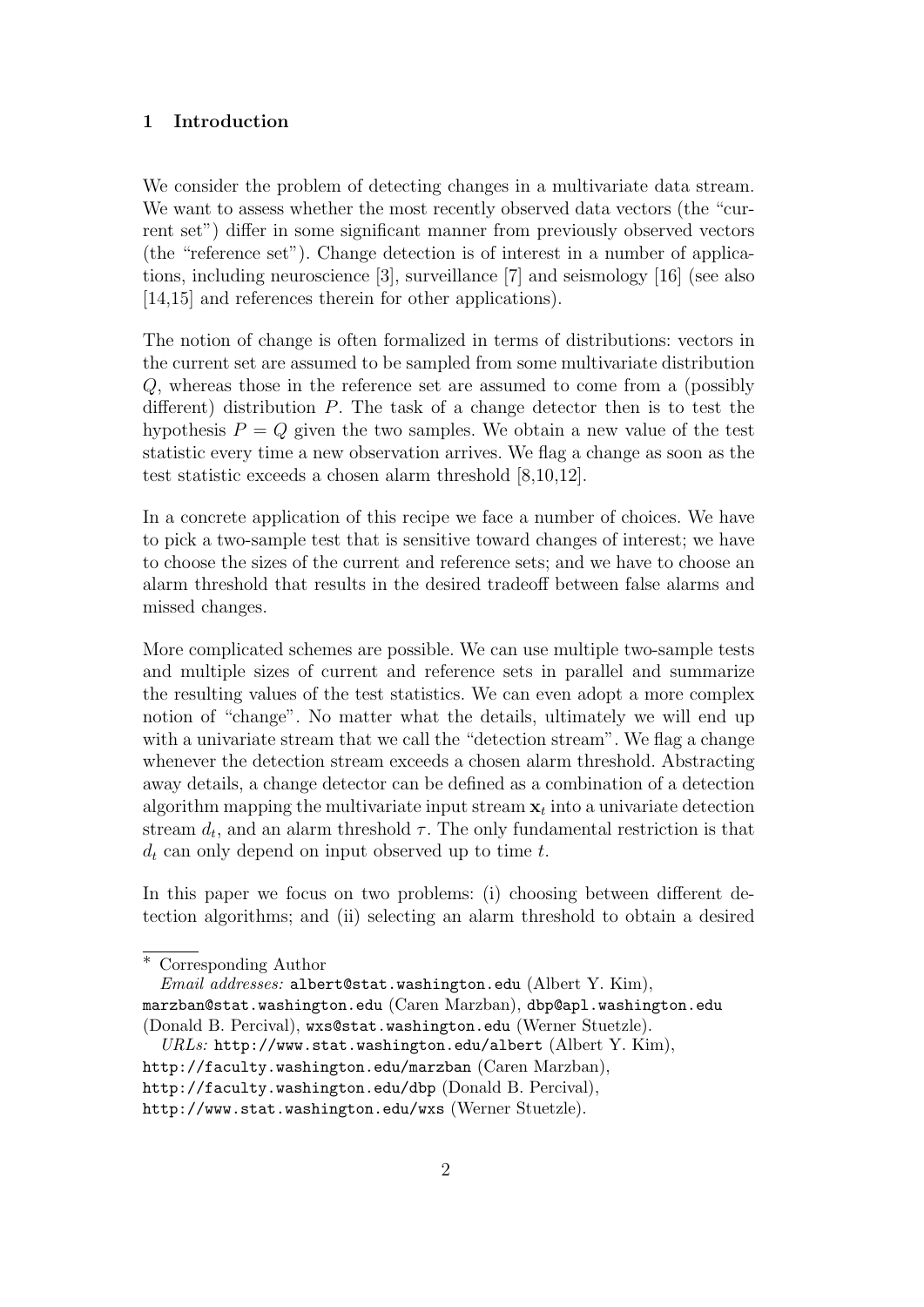false alarm rate. We assume that we have labeled training data, i.e., a segment of the stream where changes of interest have been marked. To quantify the performance of a detection algorithm, we propose an adaptation of the standard receiver operating characteristic (ROC) curve (Section 3). A resampling method similar to the block bootstrap lets us compare the ROC curves of different detection algorithms on the labeled data in a statistically meaningful way (Section 5). The labeled data also allow us to determine the alarm threshold for a desired false alarm rate without the usual assumption that vectors in the stream are observations of independent random variables. The independence assumption seems implausible when we are observing a time series. If the assumption is violated, estimates of the false alarm rate based on this assumption can be wildly off the mark (Section 4). We illustrate our main points using a multivariate data stream derived from a series of images of Portage Bay in Seattle (Sections 2 and 6). Section 7 with a summary and some ideas for future work concludes the paper.

## 2 Data

To illustrate the ideas in this paper, we created a multivariate data stream from a sequence of images recorded with a web camera operated by the Sound Recording for Education (SORFED) project at the Applied Physics Laboratory, University of Washington. The camera is mounted on a barge several feet above the water of Portage Bay, Seattle, and monitors natural (e.g., rain and wind) and man-made (e.g., boats) processes that can cause sound in the water. It takes images at two second intervals (usually). We use 5002 images recorded on June 27, 2007. To eliminate a bridge and a portion of the sky with little activity, we crop the tops of the images, leaving us with a sequence of  $168 \times 280$  pixel images focused on the water of Portage Bay. We divide the pixels in each (cropped) image into a  $14 \times 20$  grid of bins, with each of the 280 bins containing  $12 \times 14 = 168$  pixels. We summarize each of the 280 bins of an image by its average grey level, resulting in a stream of 280-dimensional data vectors.

Motivated by potential applications of change detection to surveillance, we decided to regard the appearance of boats in the image stream as changes of interest. We looked at each of the 5002 images and manually marked the bins in each image containing a boat passing through Portage Bay. Figure 1 shows one such image, with four bins marked as containing a boat. Figure 2 shows the number of marked bins for each image plotted against image index. We define a boat event as a sequence consisting of two or more consecutive images with at least one marked bin. There are 19 boat events in all, with the shortest consisting of 6 images, and the longest, of 151 images. The black rectangles at the bottom of Figure 2 show where these events occur. There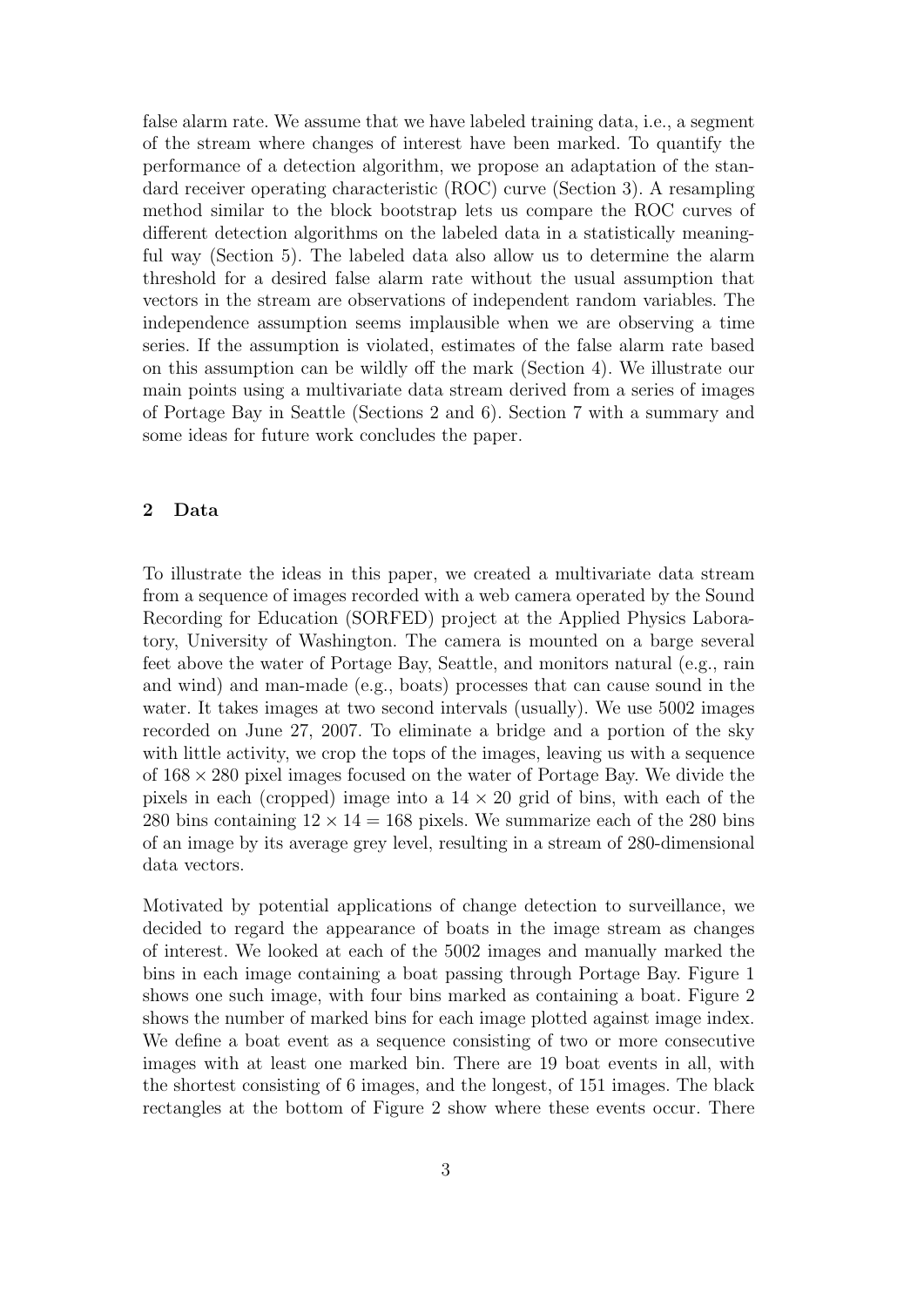

Fig. 1. Portion of a picture taken by a web camera overlooking Portage Bay, Seattle. The picture has been divided into a  $14 \times 20$  grid of rectangular bins, four of which are highlighted and contain a boat passing through the bay.

are 20 quiescent periods surrounding the boat events. The shortest (longest) consists of 2 (1030) images. The images during the quiescent periods are quite variable, due to light variations on the water from cloud movement, ducks moving around in the water close to the camera, wind-driven ripples in the water, wakes from boats no longer in view of the camera, and other sources of noise.

We emphasize that we use the images primarily as a means for constructing a multivariate data stream with characteristics that one would expect in actual applications of change detection, but that are not typically present in simulated data (e.g., correlated and heterogeneous noise). We do not make use of the fact that there is a neighborhood structure among the 280 variables; in fact, all of the results we present would be exactly the same if we were to randomly reorder the variables. In short, the methods we propose are not specific to image streams.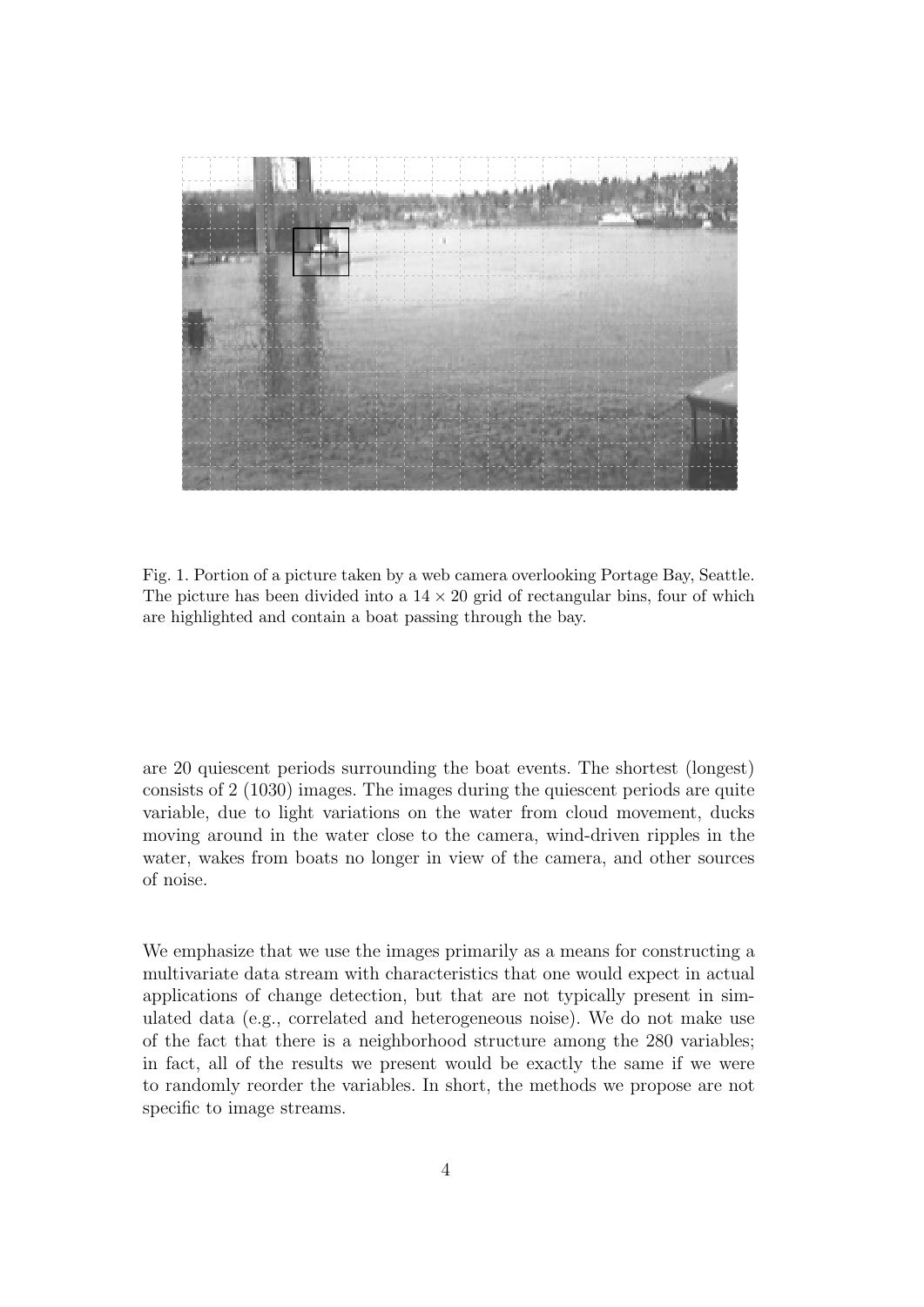

Fig. 2. Number of bins (variables) marked as containing a boat versus image index (top part of plot), along with markers for the nineteen boat events (bottom).

## 3 Quantifying the Performance of a Change Detector

Defining a general measure quantifying the performance of a change detector for streams is a nontrivial problem. Generally there are two kinds of errors, missed changes and false alarms, but appropriate definitions for these errors can depend on the application. Even in the simplest scenario – a stream  $x_t$ consisting of stretches during which the vectors are independent and identically distributed  $(IID)$  – there appears to be no obvious way to distinguish between a late alarm, and a missed change followed by a false alarm. Another problem is that the detection stream  $d_t$  is typically correlated, even if observations in the input stream  $x_t$  are independent. This autocorrelation causes false alarms to occur in bursts, and we have to choose between counting individual false alarms or counting bursts. Moreover, the piecewise IID scenario might not be appropriate: in our boat detection problem, as presumably in other surveillance applications, it makes more sense to think of the stream as a concatenation of "quiescent periods" (without boats), interrupted by "events" (where boats appear and move across the scene). During the events, the distribution of the observation vectors is not constant because the boat (or boats) move.

In a surveillance context raising an alarm soon after a change caused by the transition from a quiescent period to an event is obviously crucial; if the delay is too long, the horse will have left the barn, and the alarm is no longer useful. Changes within events or transitions from events to quiescent periods are not of interest. We consider an event to be successfully detected if the detection stream exceeds the alarm threshold  $\tau$  at least once within a tolerance window of width  $N_W$  after the onset of the event. We define the hit rate  $h(\tau)$  as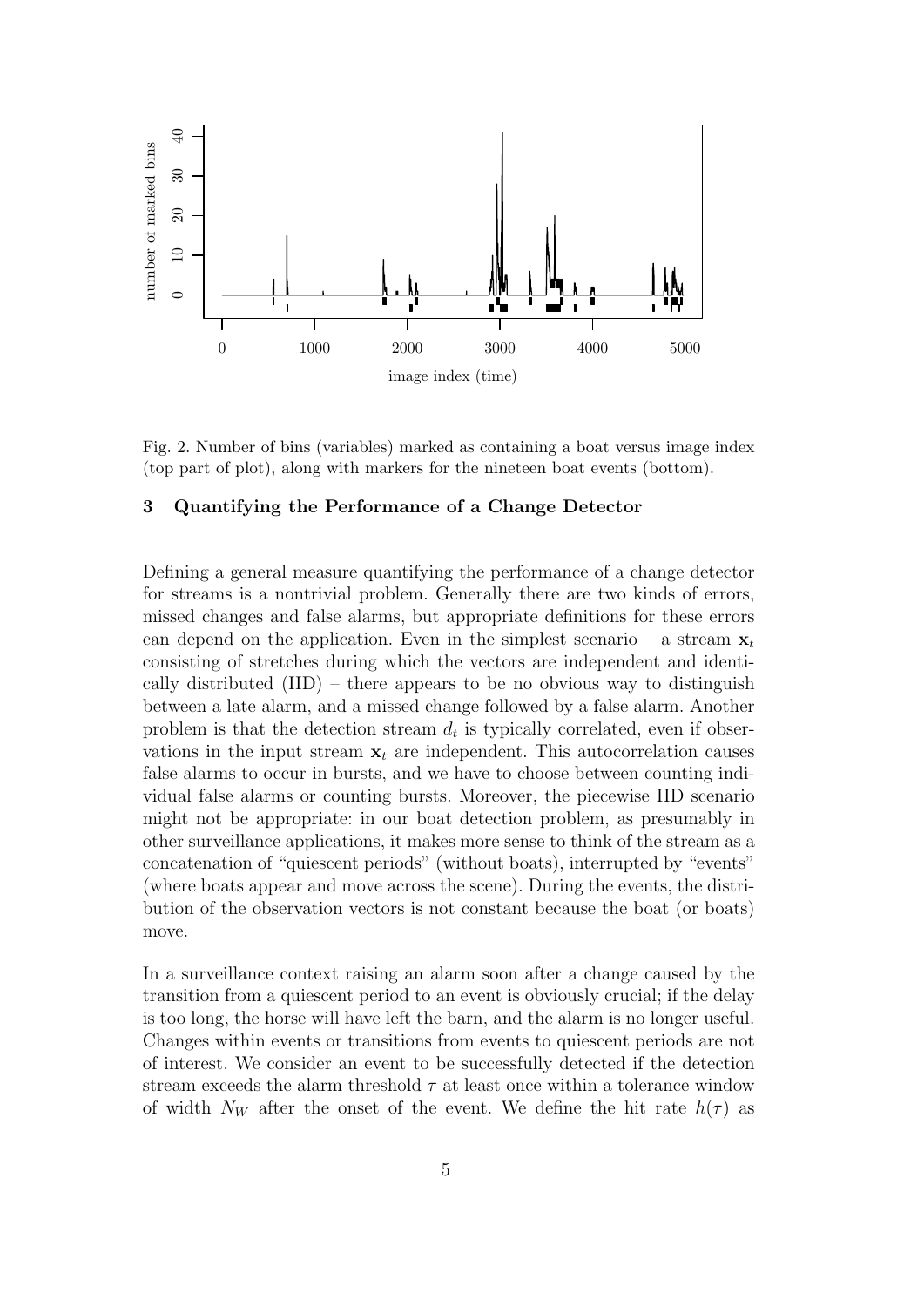the proportion of events that are successfully detected. We define the false alarm rate  $f(\tau)$  purely in terms of the quiescent periods: it is simply the proportion of times in those periods during which the detection stream exceeds the alarm threshold. There is no penalty for raising multiple alarms during an event. Our definitions for hit rate and false alarm rate are admittedly simple, and alternative definitions might be better adapted to scenarios not involving surveillance. The method for comparing the performance of change detectors proposed in Section 5 is not critically dependent on the particular definitions.

We can summarize the performance of a change detection algorithm by plotting the hit rate  $h(\tau)$  versus the false alarm rate  $f(\tau)$  as we increase the alarm threshold  $\tau$ . Both  $h(\tau)$  and  $f(\tau)$  are monotonically non-increasing functions of  $\tau$ . The graph of the curve  $\tau \longrightarrow (f(\tau), h(\tau))$  is a monotonically non-decreasing function of  $f(\tau)$ . We call this curve the ROC curve of the detection algorithm, because of the obvious parallels to the standard ROC curve used to summarize the performance of binary classifiers [6].

It is sometimes useful to compare the performance of a detection algorithm with a reference algorithm that completely ignores the data and simply signals an alarm with probability  $\alpha$  whenever a new input observation arrives. The ROC curve of this "null" detector is  $\alpha \longrightarrow (\alpha, 1 - (1 - \alpha)^{N_W})$  as  $\alpha$  varies from 0 to 1; it depends on the width  $N_W$  of the tolerance window.

#### 4 Setting the Alarm Threshold

A critical parameter of a change detector is the alarm threshold  $\tau$ , whose variation controls the tradeoff between false alarms and missed changes. Without training data for which changes of interest have been marked, there is no way of realistically assessing the hit rate  $h(\tau)$  for a given alarm threshold  $\tau$ . The commonly proposed approach to setting  $\tau$  is therefore to choose a false alarm rate  $\alpha$  considered acceptable and then determine the corresponding  $\tau$ . If we are willing to accept the "piecewise IID" model, then the appropriate value of  $\tau$  can sometimes be determined analytically. If an explicit calculation is infeasible, we can resort to a computational approach based on a permutation argument [1,5]. Assuming there is no change at or before the current time  $T$ , then  $x_1, \ldots, x_T$  would be IID (under the piecewise IID model). To test the IID hypothesis, we compare the current value  $d_T^{orig}$  of the detection stream to values  $d_T^1, \ldots, d_T^M$  obtained by applying the detection algorithm to M random permutations of  $\mathbf{x}_1, \ldots, \mathbf{x}_T$ . If  $d_T^{orig}$  $T^{orig}$  is the k-th largest among  $\{d_T^{orig}\}$  $q_T^{orig}, d_T^1, \ldots, d_T^M\},$ then we can reject the IID hypothesis at level  $k/(M+1)$ . If the level is less than the desired false alarm rate, we signal a change and "reset the clock" by discarding  $x_1, \ldots, x_T$ . (Note that in this case the detection threshold will vary with time.)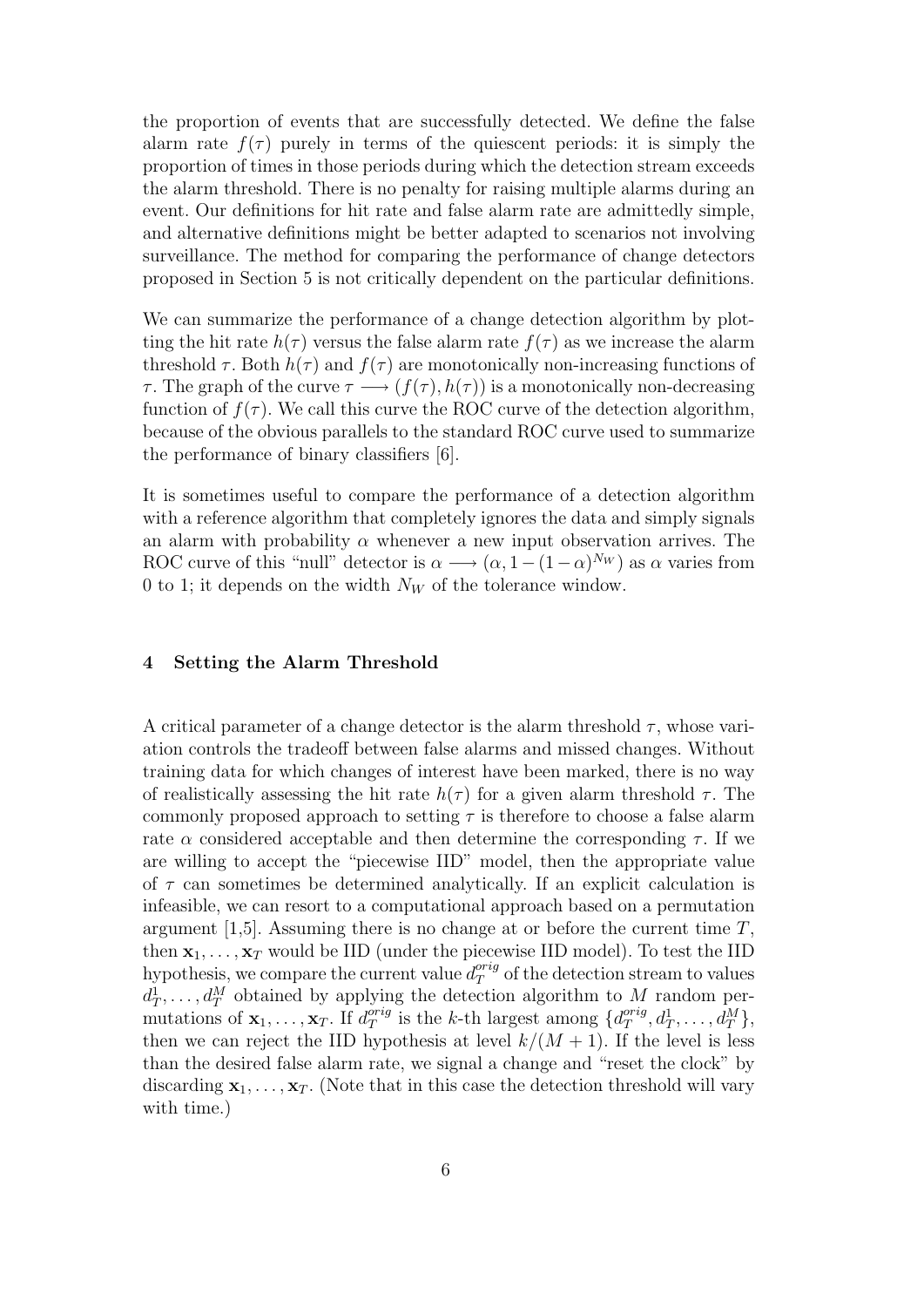The problem with both the analytical and the permutation-based approaches is that their validity depends critically on the piecewise IID assumption. This assumption seems inherently implausible, given that we are observing a time series. If it is violated, the results can be wildly off the mark. We now illustrate the problem for a simple detection algorithm based on a two-sample test. Detection algorithms based on two-sample tests have been discussed previously in the literature (see, e.g., [8] and references therein). The idea is to use a two-sample test for comparing the distribution  $P$  of the most recently observed data with the distribution Q of a reference set observed earlier. The value  $d_T$  of the detection stream is the test statistic of the two-sample test, and the (nominal) false alarm rate for detection threshold  $\tau$  is the probability that  $d_T \geq \tau$  under the null hypothesis  $P = Q$ . The qualifier "nominal" is a reminder that the significance level is derived under the IID assumption.

For our illustration we assume that the data stream is one dimensional. We define the current set as the  $N_C$  most recent observations, and the reference set as the  $N_R$  observations immediately preceding the current set. We use the square of a two-sample t-test to form the detection stream at the current time  $T$ :

$$
d_T = \frac{(\bar{x}_C - \bar{x}_R)^2}{\left(\frac{1}{N_C} + \frac{1}{N_R}\right)\hat{\sigma}^2},
$$

where  $\bar{x}_C$  and  $\bar{x}_R$  are the sample means of the current and reference sets, and

$$
\hat{\sigma}^2 = \frac{1}{N_C + N_R - 2} \left[ \sum_{n=0}^{N_C - 1} (x_{T-n} - \bar{x}_C)^2 + \sum_{n=0}^{N_R - 1} (x_{T-N_C - n} - \bar{x}_R)^2 \right]
$$

is the pooled variance estimate. Although the t-test is designed to test the null hypothesis that the observations in the current and reference sets have the same mean, we can still use it as a test of the IID hypothesis, recognizing that it might have little or no power for detecting changes other than mean shifts.

If we are willing to assume that the observations in the current and reference sets are realizations of IID Gaussian random variables, then the threshold  $\tau$ for false alarm rate  $\alpha$  is the square of the  $\alpha/2$  quantile of the t distribution with  $N_c + N_R - 2$  degrees of freedom. If we do not want to make the Gaussianity assumption, we can use the permutation approach described above. The problem in either case is that the actual false alarm rate can be vastly different from the desired (nominal) rate if the independence assumption is violated.

As an example, choose  $N_C = 4$ ,  $N_R = 16$ , and let  $X_1, \ldots, X_{20}$  be a segment of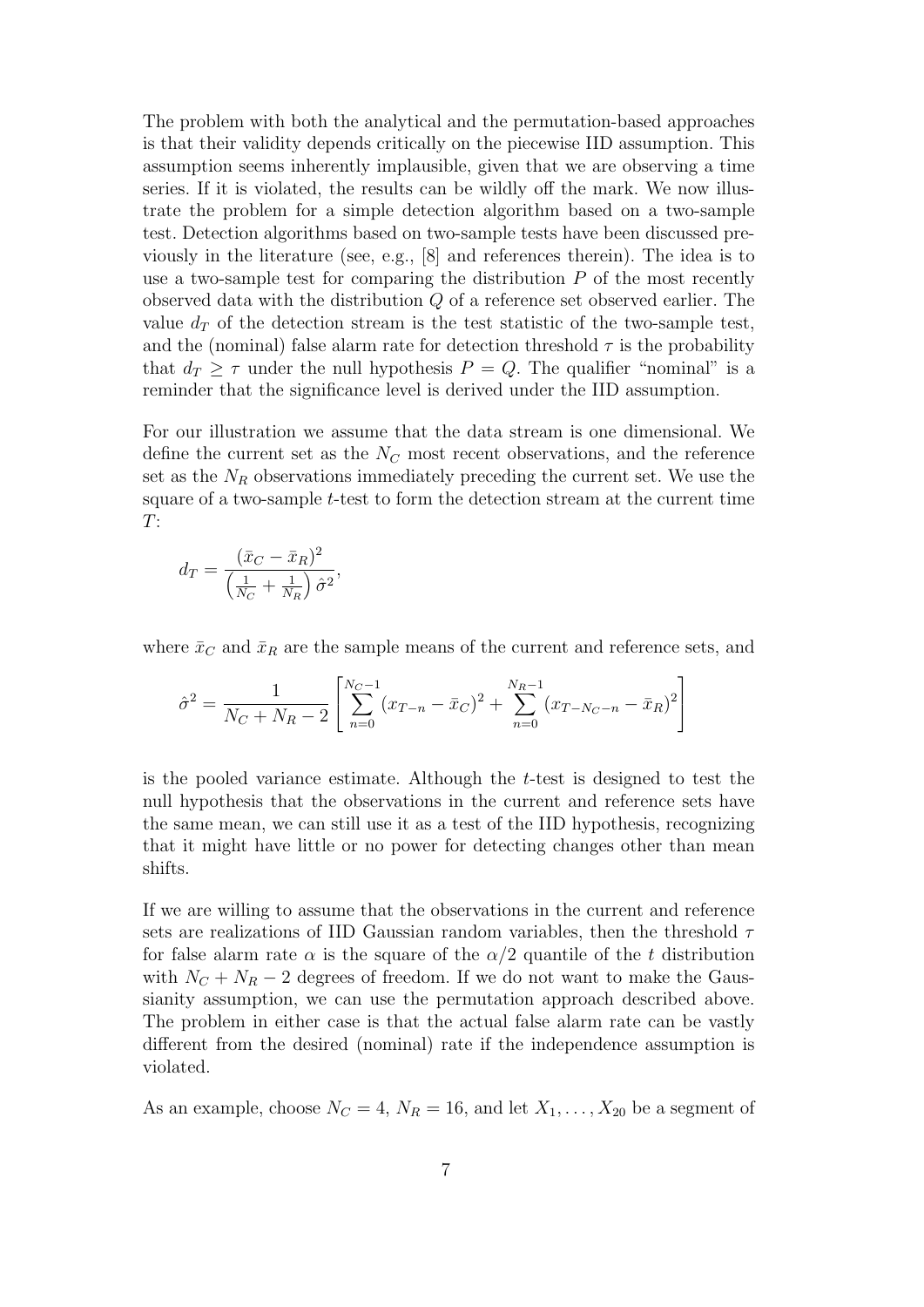| $\phi \parallel -0.9$ $-0.5$ $\boxed{0}$ |  | 0.5 | 0.9 |
|------------------------------------------|--|-----|-----|
| $\alpha$ 0.008 0.018 0.098 0.282 0.537   |  |     |     |

Table 1

False alarm rate  $\alpha$  for the squared two-sample t-test using a threshold level of  $\tau = 3$ and data generated from a Gaussian first-order autoregressive process with a unitlag autocorrelation of  $\phi$ .

a Gaussian first-order univariate autoregressive (AR) process  $X_t = \phi X_{t-1} + \epsilon_t$ , where  $|\phi|$  < 1 can be interpreted as the correlation between  $X_{t-1}$  and  $X_t$ , and the random variables  $\epsilon_t$  are IID Gaussian with zero mean and unit variance. If  $\phi = 0$ , then  $X_1, \ldots, X_{20}$  are IID. If  $\phi \neq 0$ , then the  $X_t$  variables are still Gaussian and identically distributed, but no longer independent. The alarm threshold for false alarm rate  $\alpha = 0.1$  under the assumption of independence  $(\phi = 0)$  is  $\tau = 3$  (the square of the 5th percentile for a t distribution with 18 degrees of freedom). For five selected values of  $\phi$ , we simulate 10,000 independent realizations of  $X_1, \ldots, X_{20}$  and compute  $d_{20}$  for each realization. We then estimate the actual false alarm rate  $\alpha$  as the fraction of times when  $d_{20} > 3$ in the 10, 000 realizations. The results are shown in Table 1. Note that, as expected, the false alarm rate is close to 0.1 when  $\phi = 0$ , but is dramatically off the mark otherwise.

To illustrate the failure of the permutation approach, we generate an additional 1000 independent realizations of  $X_1, \ldots, X_{20}$  for our selected values of  $\phi$ . For each of these realizations, we generate 1000 random permutations, compute  $d_{20}$  and keep track of the proportion of times that  $d_{20} > 3$  — this proportion is what a permutation test would declare the false alarm rate to be for  $\tau = 3$ . When averaged over all 1000 realizations of the AR process, this proportion is very close to 0.1 for all five values of  $\phi$ : the permutation approach gives the correct false alarm rate when  $\phi = 0$  (the IID case) but it underestimates (overestimates) the correct rate  $\alpha$  when  $\phi > 0$  ( $\phi < 0$ ), with the discrepancy becoming more serious as  $\phi$  approaches 1 (−1). We conclude that the permutation-based approach for setting the alarm threshold is not viable in the presence of correlated data (presumably this is almost always the case when dealing with time series).

#### 5 Comparing Change Point Detectors

In this section we propose a method for evaluating the relative performance of change detectors that takes into account sampling variability.

Suppose we have two change detectors with ROC curves  $\tau \longrightarrow (f_1(\tau), h_1(\tau))$ and  $\tau \longrightarrow (f_2(\tau), h_2(\tau))$ . There are two obvious ways to use these curves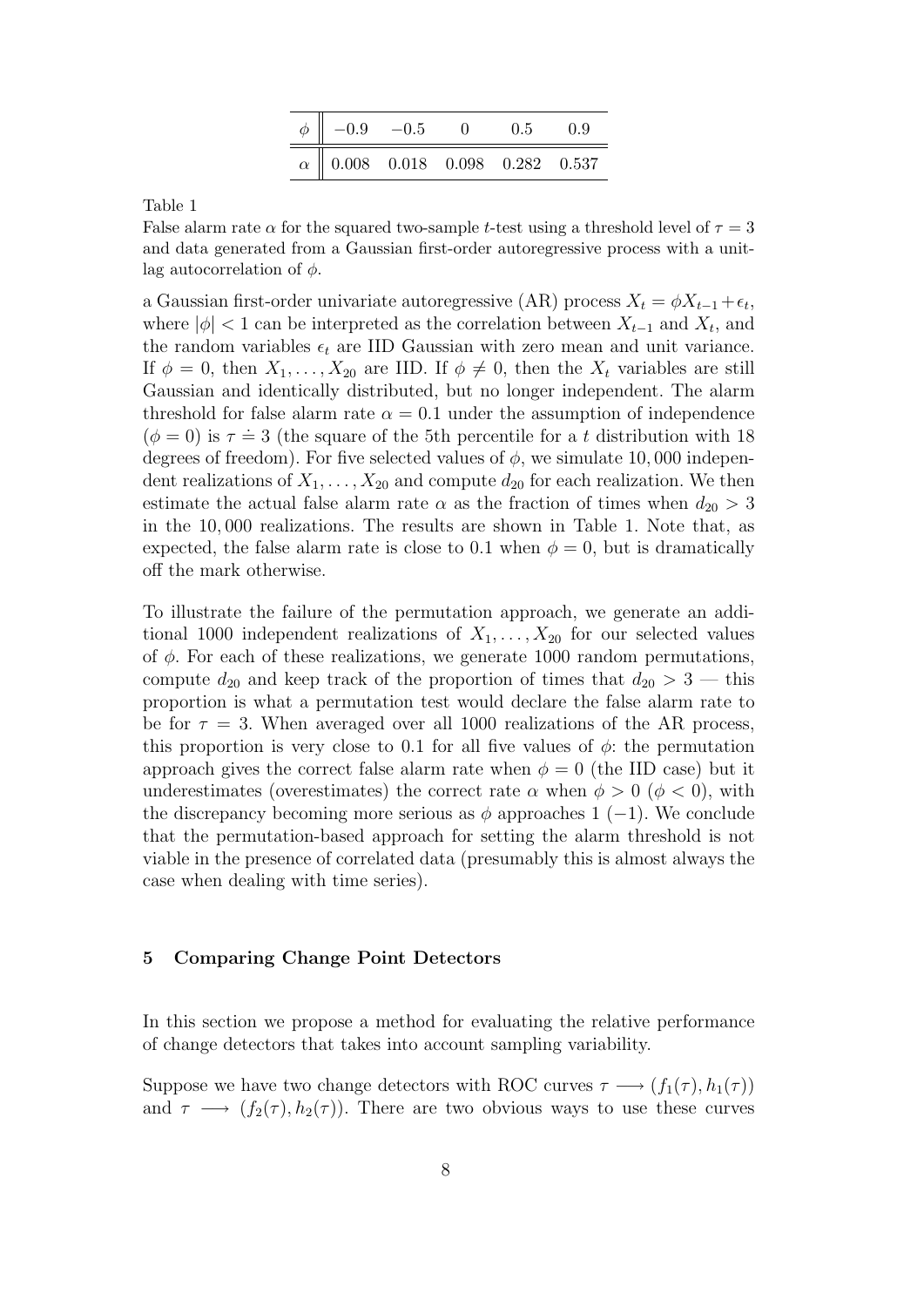for assessing the relative performance of the detectors. For a given hit rate  $h_1(\tau_1) = h_2(\tau_2) \equiv h$ , we can compare the false alarm rates  $f_1(\tau_1)$  and  $f_2(\tau_2)$ and declare the first detector to be better if  $f_1(\tau_1) < f_2(\tau_2)$ ; alternatively, for a given false alarm rate, we can compare hit rates. More elaborate comparison schemes are possible [13]. In our boat example, we define the hit rate  $h(\tau)$  in terms of the onset of a small number of events, so it is easier to compare the false alarm rates for a given hit rate. This approach yields false alarm rates for the two detectors that are functions of h. We denote these functions as  $f_1(h)$ and  $f_2(h)$  and compare them by either their difference  $\Delta_{1,2}(h) = f_1(h) - f_2(h)$ or the ratio

$$
r_{1,2}(h) = \frac{\max(f_1(h), \epsilon)}{\max(f_2(h), \epsilon)},
$$
\n(1)

where  $\epsilon$  (a small number) allows for the false alarm rate to be zero (note that  $\Delta_{2,1}(h) = -\Delta_{1,2}(h)$  and  $r_{1,2}(h) = 1/r_{2,1}(h)$ .

We use a modified version of the block bootstrap to assess if  $\Delta_{1,2}(h)$  is significantly different from zero or if  $r_{1,2}(h)$  is significantly different from one. Block bootstrapping is an adaptation of the standard bootstrap that is appropriate for time series [4,9,17]. In the standard bootstrap, the basic unit for resampling is an individual observation; in a block bootstrap, the basic unit is a block of consecutive observations, with each block having the same size. The block size is selected such that, within a block, the dependence structure of the original time series is preserved, while values at the beginning and end of each block are approximately independent of each other. Our input stream is naturally broken up into blocks of unequal size, namely, boat events and quiescent periods. We use these blocks to define the basic unit in two modified block bootstraps. The first modification is an "uncoupled" scheme. Given  $n_e$ boat events and  $n_q = n_e + 1$  quiescent periods, we resample (with replacement)  $n_e$  boat events and  $n_q$  quiescent periods to form a bootstrap sample with the same overall structure as the original input stream (i.e.,  $n_q$  quiescent periods separated by  $n_e$  events). The second modification is a "coupled" scheme, in which the basic unit is taken to be an event and its preceding quiescent period. The motivation for the second scheme is to preserve any dependence between the quiescent period preceding an event and the event itself.

The method for comparing detectors is the same for the coupled and the uncoupled schemes. For a given bootstrap sample, we evaluate  $f_1(\tau)$ ,  $h_1(\tau)$ ,  $f_2(\tau)$  and  $h_2(\tau)$  over a grid of thresholds  $\tau$ , from which we calculate the curves  $\Delta_{1,2}(h)$  and  $r_{1,2}(h)$ . We repeat this procedure  $n_b$  times, yielding  $n_b$  bootstrap replicates of  $\Delta_{1,2}(h)$  and  $r_{1,2}(h)$ . We then construct  $(1 - \alpha)$  two-sided nonsimultaneous confidence intervals for the difference  $\Delta_{1,2}(h)$  and for the ratio  $r_{1,2}(h)$  based upon the empirical distribution of the bootstrap replicates. (The "matched pair" design by which we evaluate the difference between detectors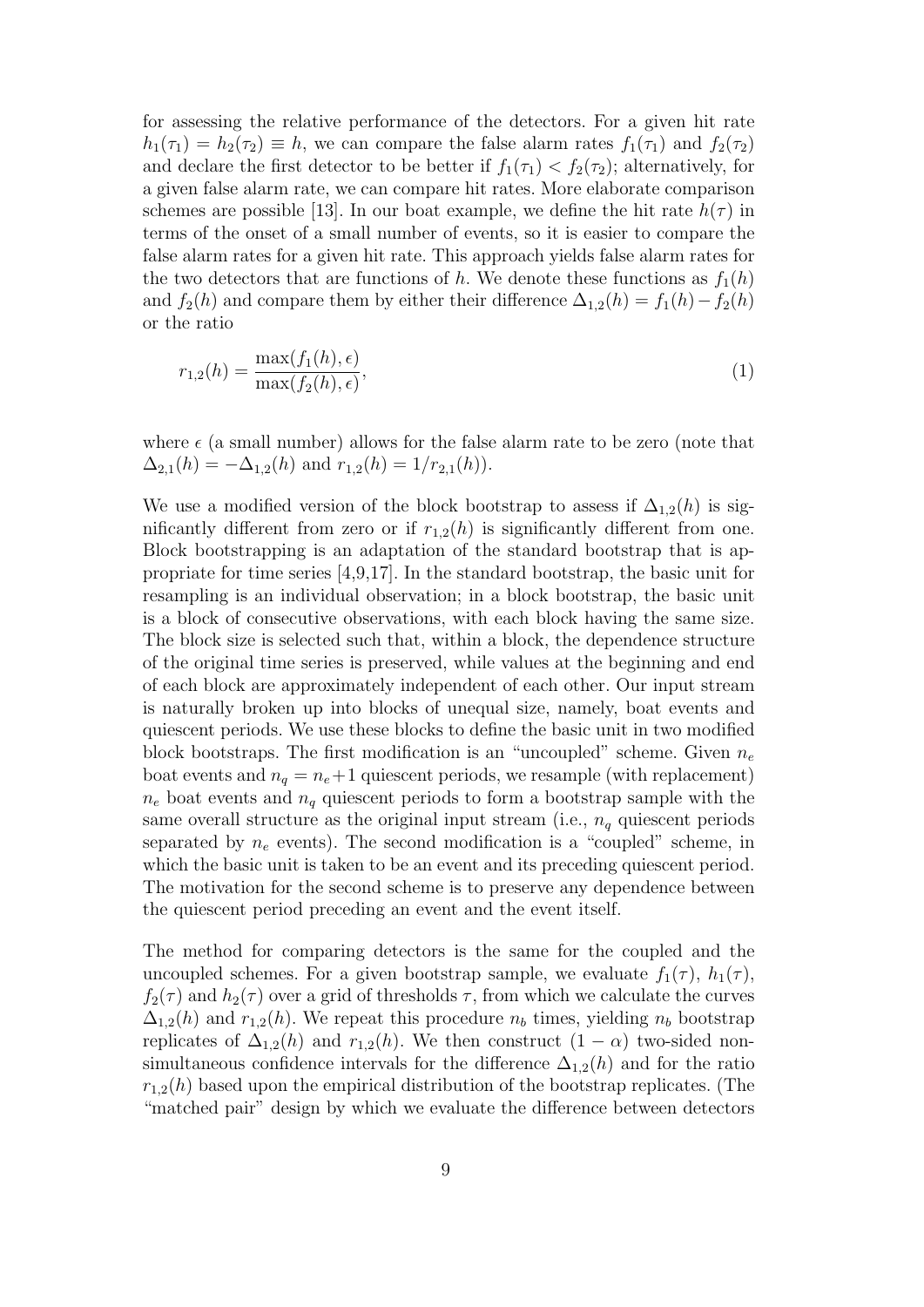for each bootstrap sample and then compute confidence intervals for the difference will lead to sharper comparisons than an unmatched design in which bootstrap samples are generated separately for each detector.) As we vary  $h$ , the end points of these confidence intervals trace out confidence bands. If the confidence interval for  $\Delta_{1,2}(h)$  at a given hit rate h does not include zero, we have evidence at the  $(1 - \alpha)$  confidence level that one change detector outperforms the other in that it has a smaller false alarm rate for hit rate h. The analogous inference can be made if the confidence interval for  $r_{1,2}(h)$  does not include one.

#### 6 An Illustrative Example

In this section we illustrate the methodology presented in the previous sections by considering two different change detectors that are designed to detect the boat events described in Section 2. We define the two-sample tests behind the change detectors in Section 6.1, after which we demonstrate the pitfalls of using a permutation approach to determine the false alarm rate (Section 6.2). We then illustrate how we can compare the performance of the two change detectors in a manner that takes into account sampling variability (Section 6.3).

## 6.1 Definition of Detection Streams Based on Two-Sample Test Statistics

The two detectors we use to illustrate our methodology are quite different in their intent, but both are based on two-sample tests. The first detector is designed to be sensitive to mean changes, while the second uses a nonparametric test with power against all alternatives. To simplify notation, we define the tests for samples  $c_1, \ldots, c_n$  (the current set) and  $r_1, \ldots, r_m$  (the reference set), with the understanding that we would obtain the values of the corresponding detection streams at the current time T by comparing the  $n = N<sub>C</sub>$  most recent observations with the  $m = N_R$  observations immediately preceding them.

The first detection stream, denoted as  $d_T^{(\text{max})}$  $T^{(\text{max})}$ , is based on the largest squared element of the vector  $\bar{\mathbf{c}} - \bar{\mathbf{r}}$ , where  $\bar{\mathbf{c}}$  is the average of  $\mathbf{c}_1, \ldots, \mathbf{c}_n$ , and  $\bar{\mathbf{r}}$  is similarly defined. The detection stream will be large if there has been a recent large change in one or more of the 280 variable in the input stream, i.e., a large change in mean grey level for one or more of the bins in the image. Boats are small and their appearance changes the mean grey level for a small number of bins; therefore we want a test that is sensitive to large changes in a few bins, rather than to small changes in a large number of bins. The top pane of Figure 3 shows the detection stream  $d_T^{(\text{max})}$  plotted against time for the case  $N_C = 4$  and  $N_R = 16$ .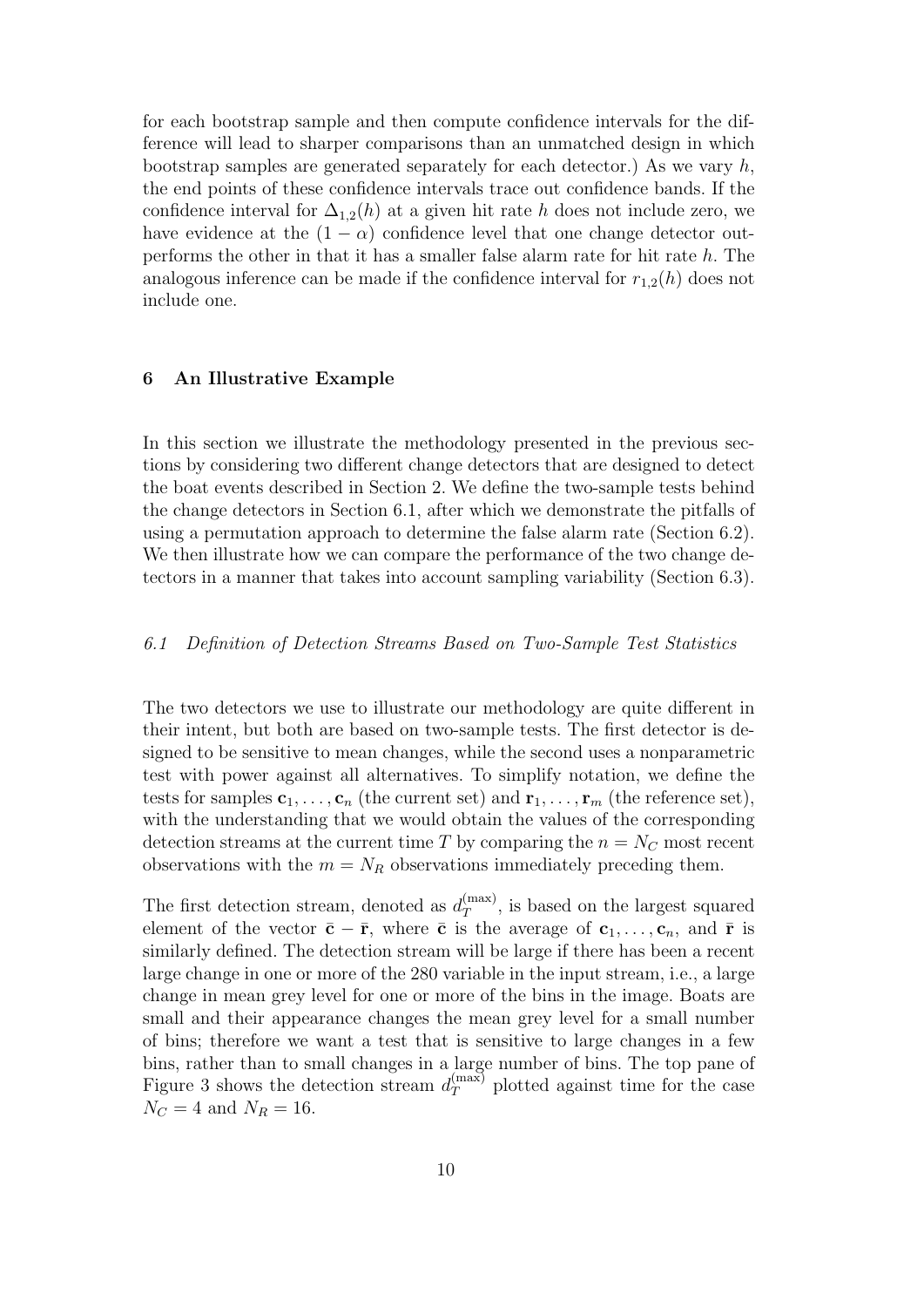

Fig. 3. Two detection streams plotted versus image index  $T$ , with boat events marked as in Fig. 2. The top plot shows  $d_T^{(\text{max})}$  $T^{(\text{max})}$ , which is based upon the maximum squared difference in means; the bottom is for  $d_T^{(e)}$  $T^{(e)}$ , which is based upon the energy test statistic. The settings  $N_C = 4$  and  $N_R = 16$  are used for both detectors at each current time T.

The second change detector we consider is based on a so-called "energy" test statistic that has been advocated as a nonparametric test for equality of two multivariate distributions [2,18,20–22]. This statistic is given by

$$
d_T^{(e)} = \frac{2}{nm} \sum_{i=1}^n \sum_{j=1}^m ||\mathbf{c}_i - \mathbf{r}_j|| - \frac{1}{n^2} \sum_{i=1}^n \sum_{j=1}^n ||\mathbf{c}_i - \mathbf{c}_j|| - \frac{1}{m^2} \sum_{i=1}^m \sum_{j=1}^m ||\mathbf{r}_i - \mathbf{r}_j||,
$$

where  $\lVert \cdot \rVert$  denotes the Euclidean norm. This test is consistent against all alternatives to  $H_0$  and hence is not focused on any particular aspect of the difference in distribution between the current and reference sets [22]. Because it is an omnibus test, it cannot be expected have as much power for detecting a change in means as a test specifically designed for that type of change. The bottom pane of Figure 3 shows the detection stream  $d_T^{(e)}$  plotted against time.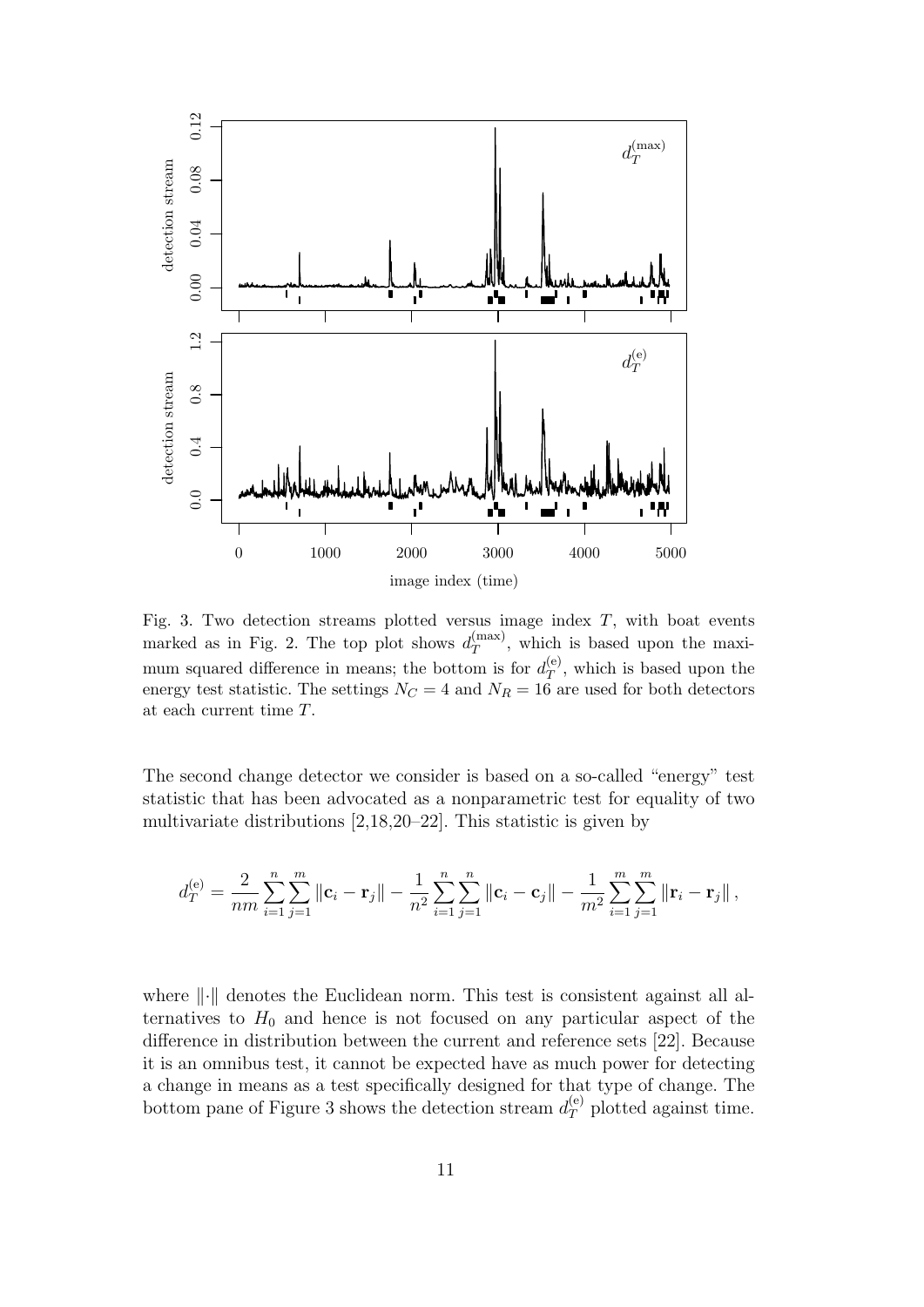

Fig. 4. Histograms of levels of significance (p-values) as empirically determined by a permutation test based upon data from a quiescent period (left-hand plot) and upon data from the same period but randomly shuffled (right-hand).

#### 6.2 Pitfalls of Setting the Alarm Threshold via Permutation Tests

To complement the simulated example of Section 4, we now present an empirical demonstration of our assertion that we cannot expect to get reasonable estimates of the false alarm rate using a permutation argument.

We apply the change detector based on the energy test statistic with  $N<sub>C</sub> = 4$ and  $N_R = 16$  to the longest quiescent period in our boat data (1030 images). For each of the 1011 segments of length 20 we calculate the permutationbased  $p$ -value of the energy test statistic: we compare the original value of the test statistic for the segment with a reference set of 500 "permuted" values obtained by applying the test to a randomly shuffled version of the segment. If the original value is the  $k$ -th largest amongst these 501 values, then the p-value (the level of significance of the test) is  $\hat{\alpha} = k/501$  [1].

Since we are dealing with a quiescent period, the distribution of  $\hat{\alpha}$  across all 1011 values in the detection stream should be uniform over the interval [0, 1] (see Lemma 3.3.1 of [11]). The left-hand pane of Figure 4 shows a histogram of the p-values, which clearly is not consistent with a uniform distribution. To demonstrate that it is indeed the correlated nature of the input stream that is causing the problem, we reran the entire procedure using the same 1030 images, but shuffling the order of the images at random. This shuffling removes the correlation between images that are close to one another. We now obtain the histogram in the right-hand pane, which is clearly much more consistent with a uniform distribution. This demonstrates that we can use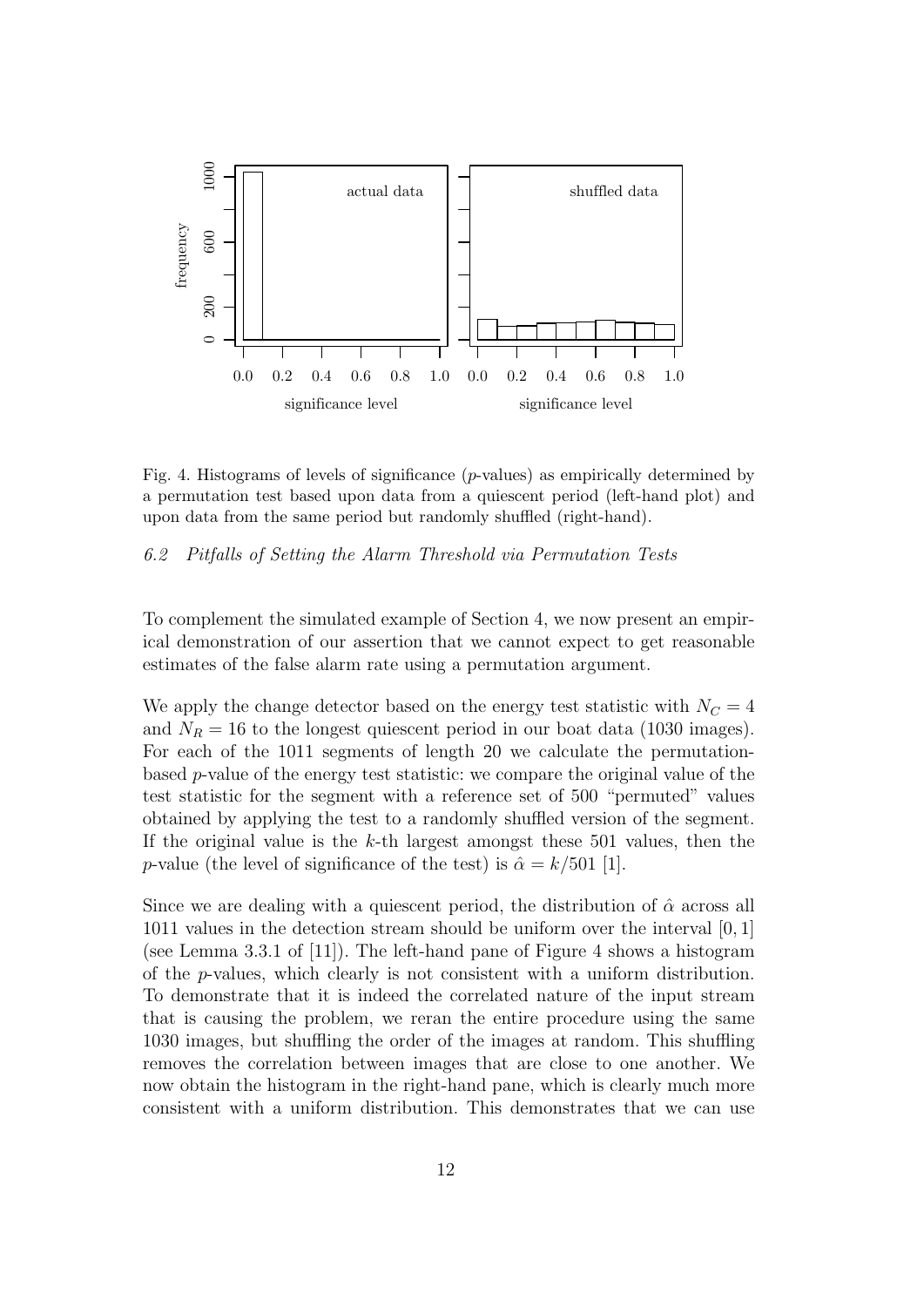

Fig. 5. ROC curves for the detection streams  $d_T^{(\text{max})}$  $d_T^{(\text{max})}$  and  $d_T^{(\text{e})}$  $T^{(e)}.$ 

a permutation argument to determine the false alarm rate if indeed the IID assumption is valid.

## 6.3 Comparison of Change Point Detectors

Here we compare the two change detectors whose detection streams are based on the two-sample test statistics defined in Section 6.1 (again using  $N_C = 4$ and  $N_R = 16$ ). As discussed in Section 3, we declare that a change detector has successfully identified a boat event if the detection stream exceeds the alarm threshold at least once during a tolerance window of width  $N_W$ . For this example, we let  $N_W$  be the same as the current set  $N_C = 4$ , but other choices could be entertained (i.e., there is no compelling reason to couple  $N_W$ with  $N_C$ ).

Figure 5 shows the ROC curves for the change detectors based on  $d_T^{(\text{max})}$  and  $d_T^{(e)}$  along with a plot of  $1 - (1 - \alpha)^{N_W}$  versus  $\alpha$ . (As noted in Section 3, this is the ROC curve for a statistic that rejects  $H_0$  based upon a "coin flip" with false alarm rate  $\alpha$ ). Except at the very highest hit and false alarm rates (upper right-hand corner), the  $d_T^{(\text{max})}$  detector (sensitive to mean changes) generally outperforms the  $d_T^{(e)}$  detector (sensitive to arbitrary changes) in the sense of having a smaller false alarm rate for a given hit rate. To assess whether this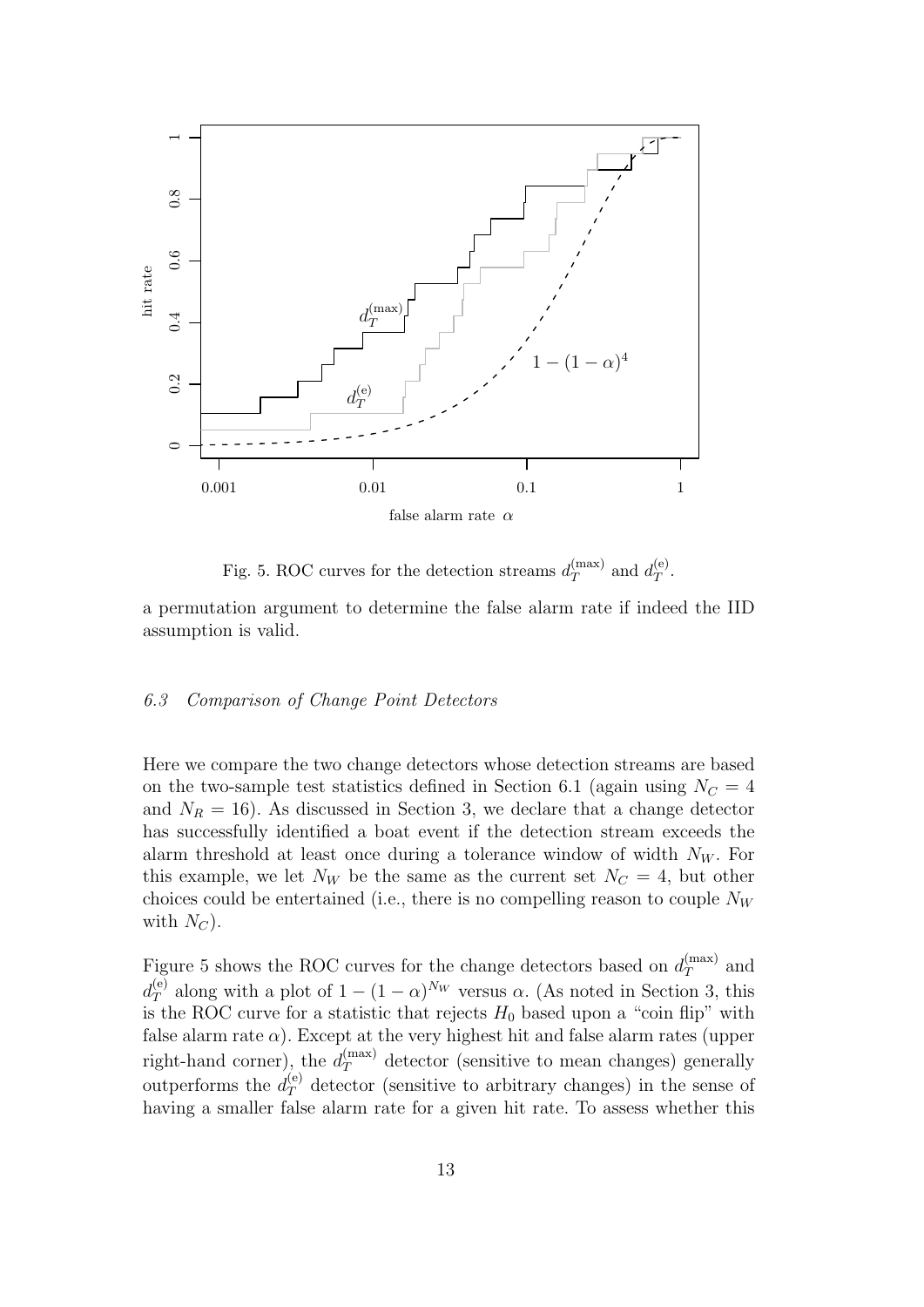

Fig. 6. Comparing ROC curves using  $\Delta_{\text{max,e}}(h)$  (solid curve, top plot) and  $r_{\text{max,e}}(h)$ (bottom). The dashed curves in each plot indicate non-simultaneous 90% empirical confidence intervals based upon 100 bootstrap samples.

difference between the detectors is statistically significant, we use the bootstrap procedures discussed in Section 5 to determine a 90% (non-simultaneous) confidence band for the difference  $\Delta_{\text{max},e}(h)$  and the ratio  $r_{\text{max},e}(h)$  defined in Equation (1) with  $\epsilon = 0.001$ . The uncoupled and coupled bootstrap procedures yield basically the same results, so we only present results from the uncoupled scheme. Figure 6 shows the confidence bands based upon 100 uncoupled bootstrap samples. Except for a limited range of hit rates around 0.2 to 0.3, the intervals for  $\Delta_{\text{max,e}}(h)$  include 0, and the intervals for  $r_{\text{max,e}}(h)$  include 1, indicating that for most hit rates the difference between the two detectors is not significant. A possible explanation for this inconclusive result is the small number of events in our training data.

## 7 Summary and Discussion

We have proposed a method for comparing two change detectors. The method is based on labeled data, i.e., a segment of the input stream in which we have identified events and quiescent periods. The key element is an adaptation of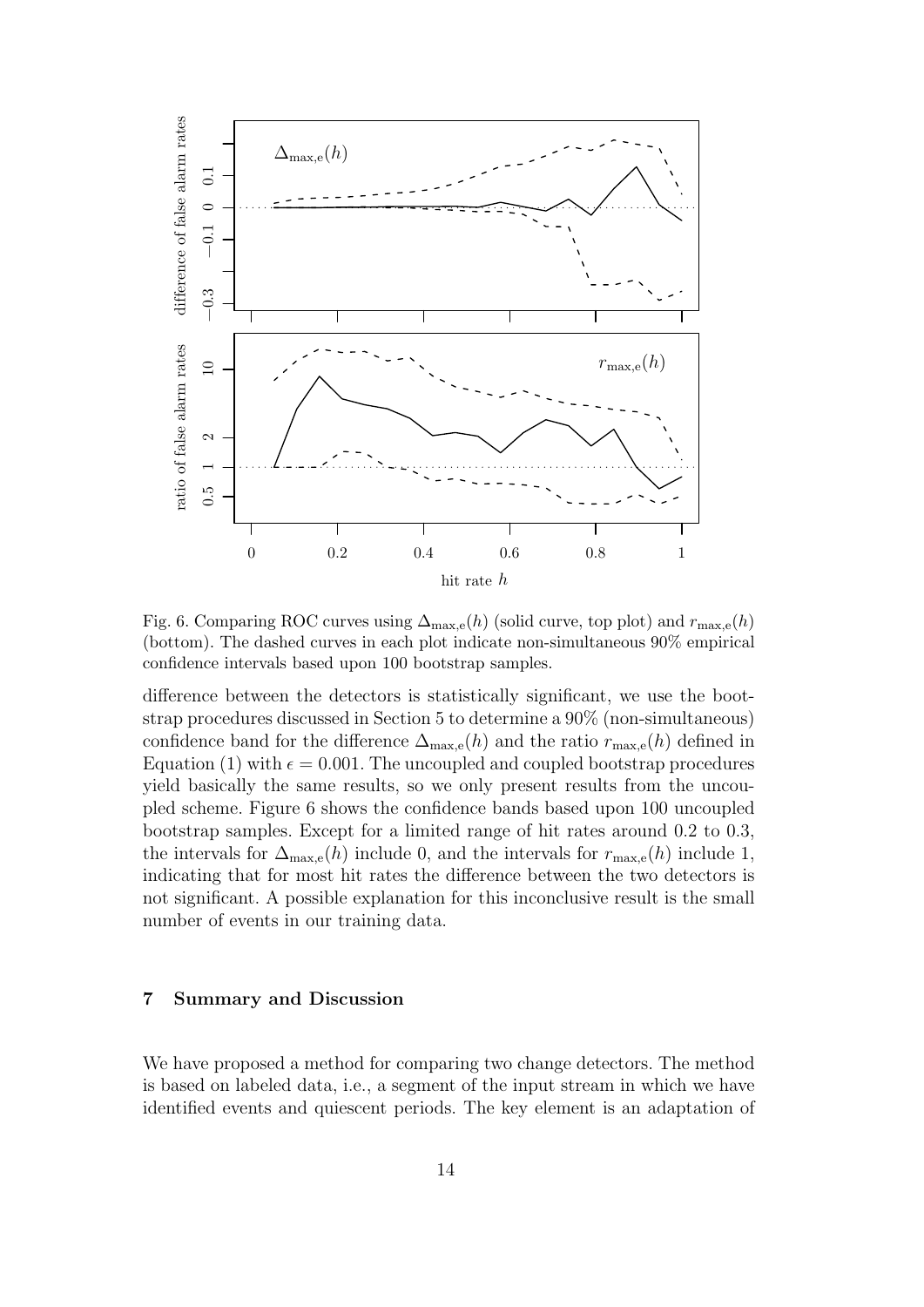the block bootstrap. The adaptation constructs bootstrap streams by piecing together events and quiescent periods randomly chosen (with replacement) from those making up the original stream. The bootstrap allows us to assess the effect of sampling variability on pairwise comparisons of ROC curves, and thereby determine whether a particular change detector is significantly better than another. Our example compared two change detectors whose detection streams are constructed using two-sample tests, but our method is not dependent upon this particular construction and can be applied to other kinds of change detectors (e.g., the output of cumulative sum statistics [19], which are not based on the two-sample notion).

In addition, we have demonstrated the pitfalls of using a permutation approach to assess the false alarm rate in a streaming environment. A permutation approach is appropriate for data that is reasonably modeled as IID, which is not likely to be the case for streams. Our experiments show that it is not possible to assess the false alarm rate to any reasonable degree of accuracy using a permutation approach unless the IID assumption holds.

Our proposed method can be extended to compare the performance of  $K > 2$ change detectors. Change detectors can arise in many different ways. For example, we could use several different choices for the sizes of the current and references windows, as proposed by Kifer et al. [8]. We might also be interested in time-varying geometries. One obvious choice is to allow the reference window to grow monotonically in time, while the size of the current window is kept constant. This geometry has the potential benefit of a large sample size in the reference window and leads to a comparison of the data in the current window with previous long-term averages.

A problem with comparing multiple detectors is that none of them might emerge as uniformly best for all hit rates. Even for the two detectors in our boat example, Figure 5 shows that, if we ignore the question of statistical significance, the  $d_T^{(\text{max})}$  detector generally outperforms the  $d_T^{(e)}$  detector, but not at the highest hit/false alarm rates. We could focus on a single hit rate and then order the  $K$  detectors by their false alarm rates. The natural generalization of the matched pairs design for comparing the false alarm rates of two detectors is a blocked design where each bootstrap sample is a block, and the detectors are the treatments. Detectors can then be compared using standard multiple comparison procedures.

If we have labeled data, we can do more than just evaluate the performance of predefined change detectors – we can use the data to design new detectors. One possibility is to look for linear or nonlinear combinations of existing change detectors that outperform any single detector. For example, suppose that a change of interest is associated with a change in both the mean and the variance of a distribution, and suppose that we have two change detectors, one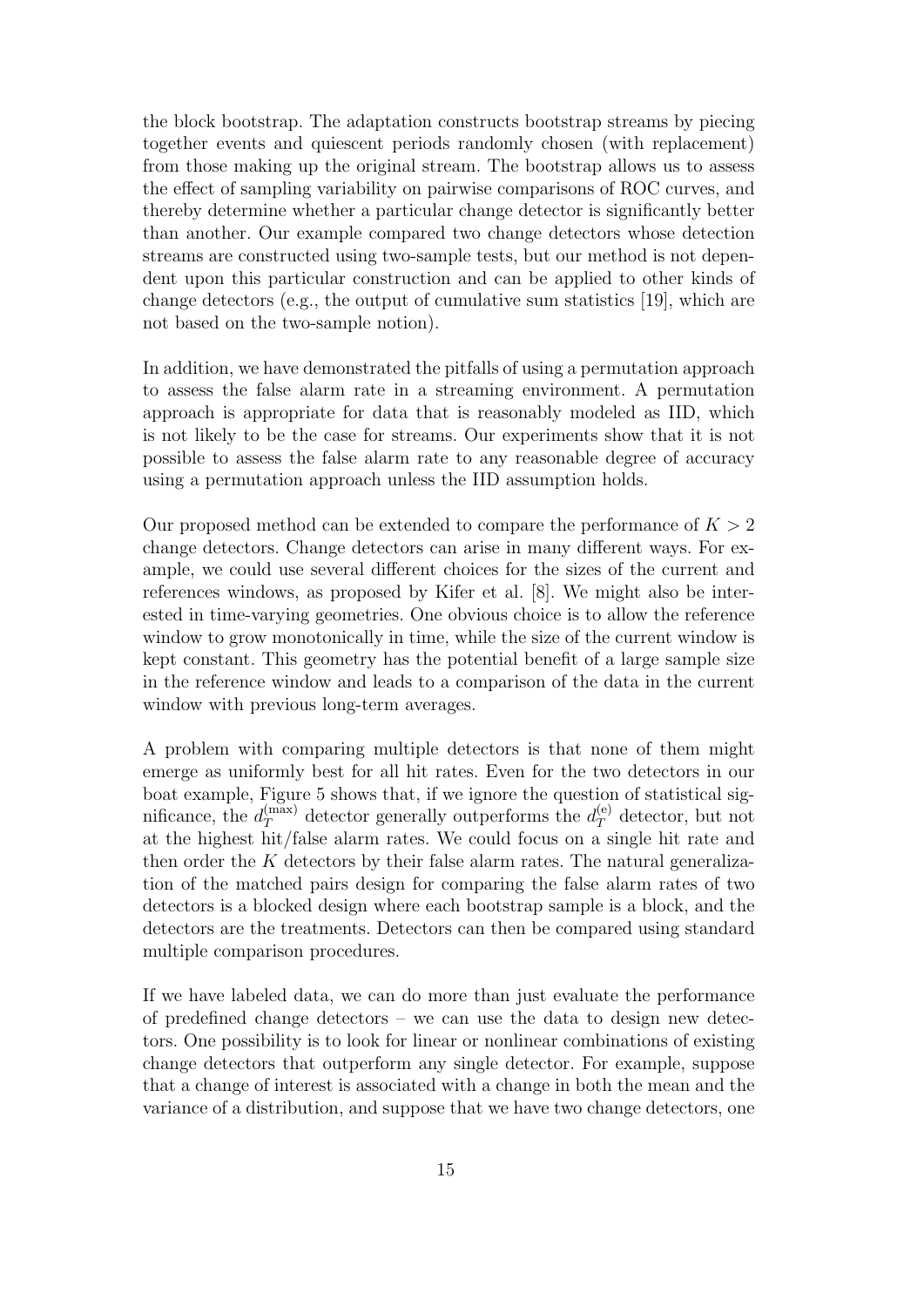of which has power against changes in means, and the other, against changes in variance. Then some combination of these two detectors is likely to be superior to either individual detector in picking up on the change of interest, and the particular combination that is best can be determined using the labeled data. Using labeled data to construct new "targeted" change detectors is an interesting area for future research.

We have assumed all along that labeled data have been collected before the change detector is put into operation and therefore can be used in the design of the detector. In the context of on-going surveillance, an human operator who is responding to alarms raised by a change detector could in principle provide feedback indicating whether an alarm is false or does indeed identify an event of interest. This would provide additional labeled data; however, these would be qualitatively different from the training sample in that they would provide information on false alarms but not on missed hits. Determining how best to make use of feedback for assessing and improving the performance of change detectors is another problem worthy of additional research.

#### Acknowledgments

The authors would like to thank the personnel behind the SORFED project (Kevin Williams, Russ Light and Timothy Wen) for supporting us in the use of their data. This work was funded by the U.S. Office of Naval Research under grant number N00014–05–1–0843.

#### References

- [1] T.W. Anderson, "Sampling Permutations for Nonparametric Methods", in: B. Ranneby (editor), Statistics in Theory and Practice: Essays in Honour of Bertil Matérn, Swedish University of Agricultural Sciences, Umeå, Sweden, 1982, pp. 43–52.
- [2] B. Aslan, G. Zech, "New Test for the Multivariate Two-Sample Problem Based on the Concept of Minimum Energy", Journal of Statistical Computation and Simulation, Vol. 75, 2005, pp. 109–119.
- [3] P. Bélisle, L. Joseph, B. MacGibbon, D.B. Wolfson, R. du Berger, "Change-Point Analysis of Neuron Spike Train Data", Biometrics, Vol. 54, 1998, pp. 113– 123.
- [4] P. Bühlmann, "Bootstraps for Time Series", Statistical Science, Vol. 17, 2002, pp. 52–72.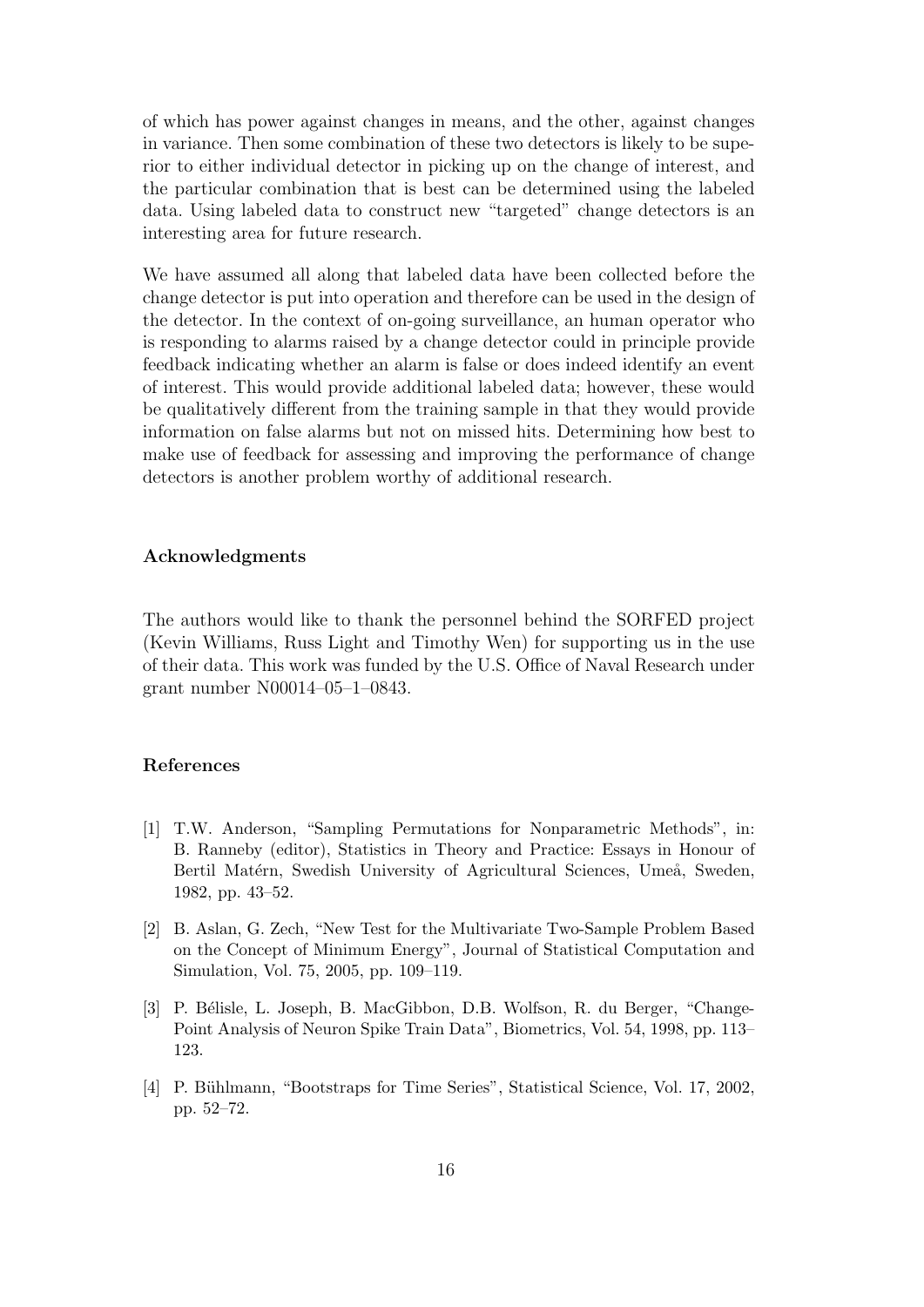- [5] B. Efron, R.J. Tibshirani, An Introduction to the Bootstrap, Chapman & Hall, New York, 1993.
- [6] T. Fawcett, "An Introduction to ROC Analysis", Pattern Recognition Letters, Vol. 27, 2006, pp. 861–874.
- [7] M. Frisén, "Statistical Surveillance. Optimality and Methods", International Statistical Review, Vol. 71, 2003, pp. 403–434.
- [8] D. Kifer, S. Ben-David, J. Gehrke, "Detecting Change in Data Streams", Proceedings of the 30th Very Large Data Base (VLDB) Conference, Toronto, Canada, 2004, pp. 180–191.
- [9] S.N. Lahiri, Resampling Methods for Dependent Data, Springer, New York, 2003.
- [10] T.L. Lai, "Sequential Changepoint Detection in Quality Control and Dynamical Systems", Journal of the Royal Statistical Society, Series B (Methodological), Vol. 57, 1995, pp. 613–658
- [11] E.L. Lehmann, J.P. Romano, Testing Statistical Hypotheses (Third Edition), Springer, New York, 2005.
- [12] F. Li, G.C. Runger, E. Tuv, "Supervised Learning for Change-Point Detection", International Journal of Production Research, Vol. 44, 2006, pp. 2853–2868.
- [13] S.A. Macskassy, F. Provost, "Confidence Bands for ROC Curves: Methods and an Empirical Study", First Workshop on ROC Analysis in AI, ECAI-2004, Spain, 2004.
- [14] M. Markou, S. Singh, "Novelty Detection: A Review Part 1: Statistical Approaches", Signal Processing, Vol. 83, 2003, pp. 2481–2497.
- [15] M. Markou, S. Singh, "Novelty Detection: A Review Part 2: Neural Network Based Approaches", Signal Processing, Vol. 83, 2003, pp. 2499-2521.
- [16] A. Pievatolo, R. Rotondi, "Analysing the Interevent Time Distribution to Identify Seismicity Phases: A Bayesian Nonparametric Approach to the Multiple-Changepoint Problem", Applied Statistics, Vol. 49, 2000, pp. 543–562.
- [17] D.N. Politis, J.P. Romano, M. Wolf, Subsampling, Springer, New York, 1999.
- [18] R. Rubinfeld, R. Servedio,"Testing Monotone High-Dimensional Distributions", Proceedings of the 37th Annual Symposium on Theory of Computing (STOC), 2005, pp. 147–156.
- [19] G.C. Runger, M.C. Testik, "Multivariate Extensions to Cumulative Sum Control Charts", Quality and Reliability Engineering International, Vol. 20, pp. 587–606.
- [20] G.J. Székely, "Potential and Kinetic Energy in Statistics", Lecture Notes, Budapest Institute of Technology (Technical University), 1989.